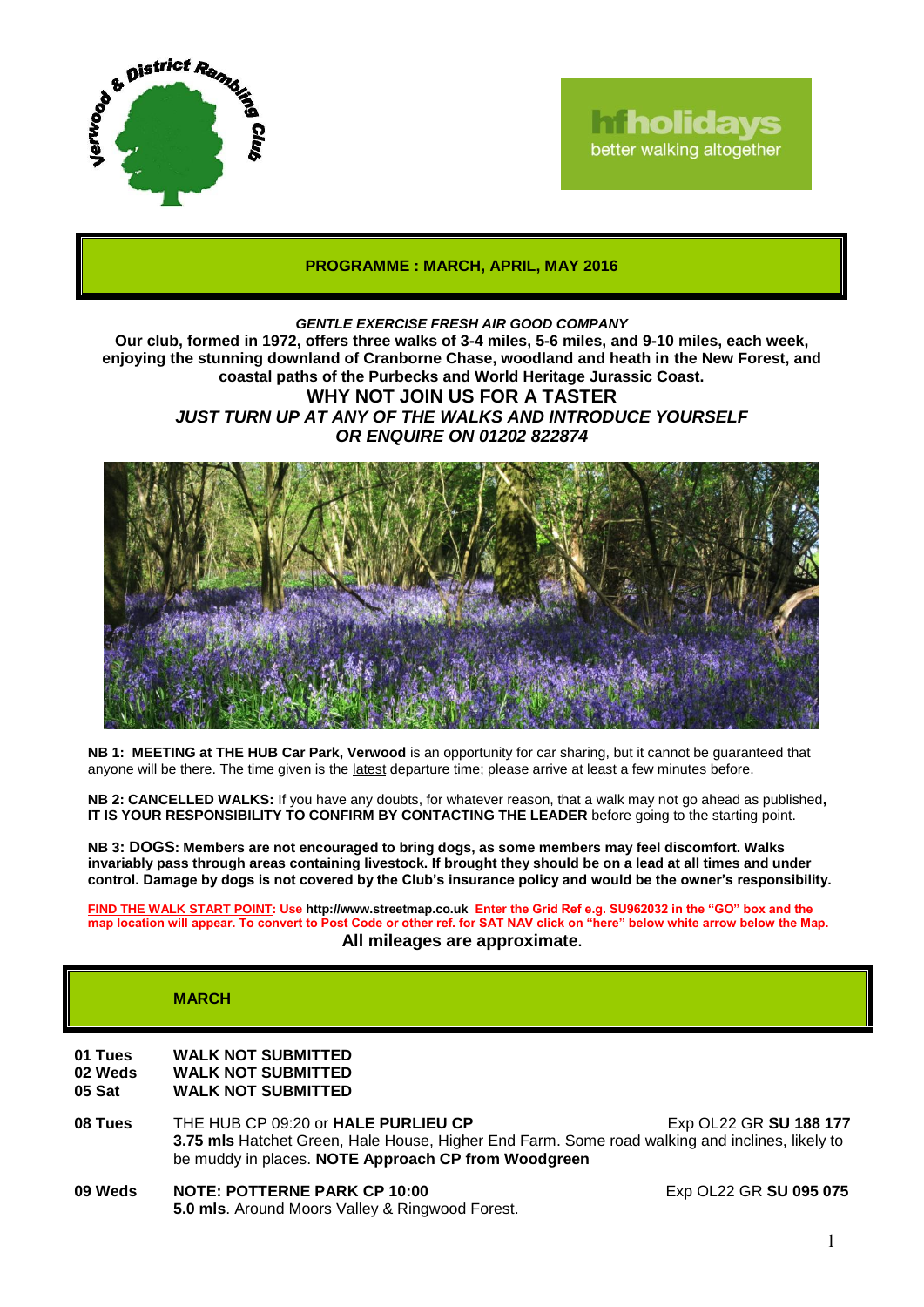**11 Fri** THE HUB CP 09:00 or **MAIDEN CASTLE CP DORCHESTER 10:15** Exp OL15 GR **SY 669 889 9.5 mls** Strenuous; Higher Ashton Fm, Ridge Hill, Hell Bottom, Bronkham Hill, Pen Barn Fm, Martinstown **13 Sun THE HUB CP 09:20 or LINFORD BOTTOM CP 10:00 Exp OL22 GR SU 180 072 6.0mls** Forest Circular May be Muddy - 2 steep slopes - no dogs please. **15 Tues** THE HUB CP 09:40 or **WOODLANDS PLAYING FIELD FIELD 10:00** Exp 118 GR **SU 051 090 3.4 mls** Woodlands Pk, Knobs CrookWoodlands Manor Fm**.** Undulating, 4 0r 5 stiles. **16 Weds** THE HUB 09:20 or **PAMPHILL CP 10:00** Exp 118 GR **ST 991 007 5.7mls** Pamphill, Lodge Farm, King Down **19 Sat WALK NOT SUBMITTED 22 Tues** THE HUB CP 09:15 or **HIGHCLIFFE CP Nr Cliffhanger Cafe 10:00** Exp OL22 GR **SZ 216 933 3.5 mls** Cliff paths and Beach to Highcliffe Castle, Friars Cliff and return. **23 Weds** THE HUB CP 09:30 or **CP opposite BURLEY Cricket Ground 10:00** Exp OL22 **SU 213 029 5.5 mls** Shappen Bottom, Burbash Hill, Church Moor, Castle Hill **25 G'd Fri** THE HUB 09:30 or **HASKINS CP 10:00 (Meet near CP Entrance)** Exp OL22 GR **SZ 066 985 9.0 mls** Longham Lakes, Canford Magna and the River Stour..Level walk with some stiles. **27 E'r Sun WALK NOT SUBMITTED 29 Tues** THE HUB CP 09:35 or **WHITE SHEET HILL CP 10:00** Exp 118GR **SU 047 036 3.5 mls**. A walk over Holt Heath. **30 Weds** THE HUB CP 09:20 or **MILKHAM COMMON CP 10:00** Exp OL22 **GR SU 217 101 5.0 mls** Forest Circular. Some hills

**APRIL**

### **02 Sat WALK NOT SUBMITTED**

- **05 Tues NOTE : THE HUB CP 10:00 3.0 mls** via CraneValley GC & Woodlands.
- **06 Weds** THE HUB CP 09:25 or **BURLEY CP10:00** Exp OL22 **GR SU 214 028 5.0 mls** Forest Circular. Some hills.
- **08 Fri** THE HUB CP 09:30 or **CRANBORNE GARDEN CENTRE 10:00** Exp 118GR SU **056 132 ( Consider a snack or drink on return & car share if possible) 8.5 mls** Cranborne, Edmonsham.,Sutton Holmes. Hopefully blue bells to see.
- **10 Sun WALK NOT SUBMITTED**
- **12 Tues WALK NOT SUBMITTED**
- **13 Weds** THE HUB CP 09:20 or **SMUGGLERS ROAD CP 10:00 ( Ltd ? Car Share)** Exp OL22 **SU 187 041 5.0 mls** Undulating Heath Walk Mainly tracks & Paths
- **16 Sat THE HUB CP 09:20 or BROAD CHALKE Church 10:00 Exp 130 GR SU 041 254 10.5 mls**. Stoke Down, Salisbury Race Course, Stratford Tony, Ebble Valley.
- **19 Tues** THE HUB CP 09:15 or **ROCKBOURNE ROSE & THISTLE PH 10:00** Exp OL 22 GR **SU 114 184 3.5 mls** Walk via Whitsbury Church. **( Consider a drink or snack on return )**
- **20 Weds** THE HUB CP 09:15 or **ASHLEY WALK CP 10:00** Exp OL22 GR **SU186156 5.0 mls** Circular. Godshill and Castle Hill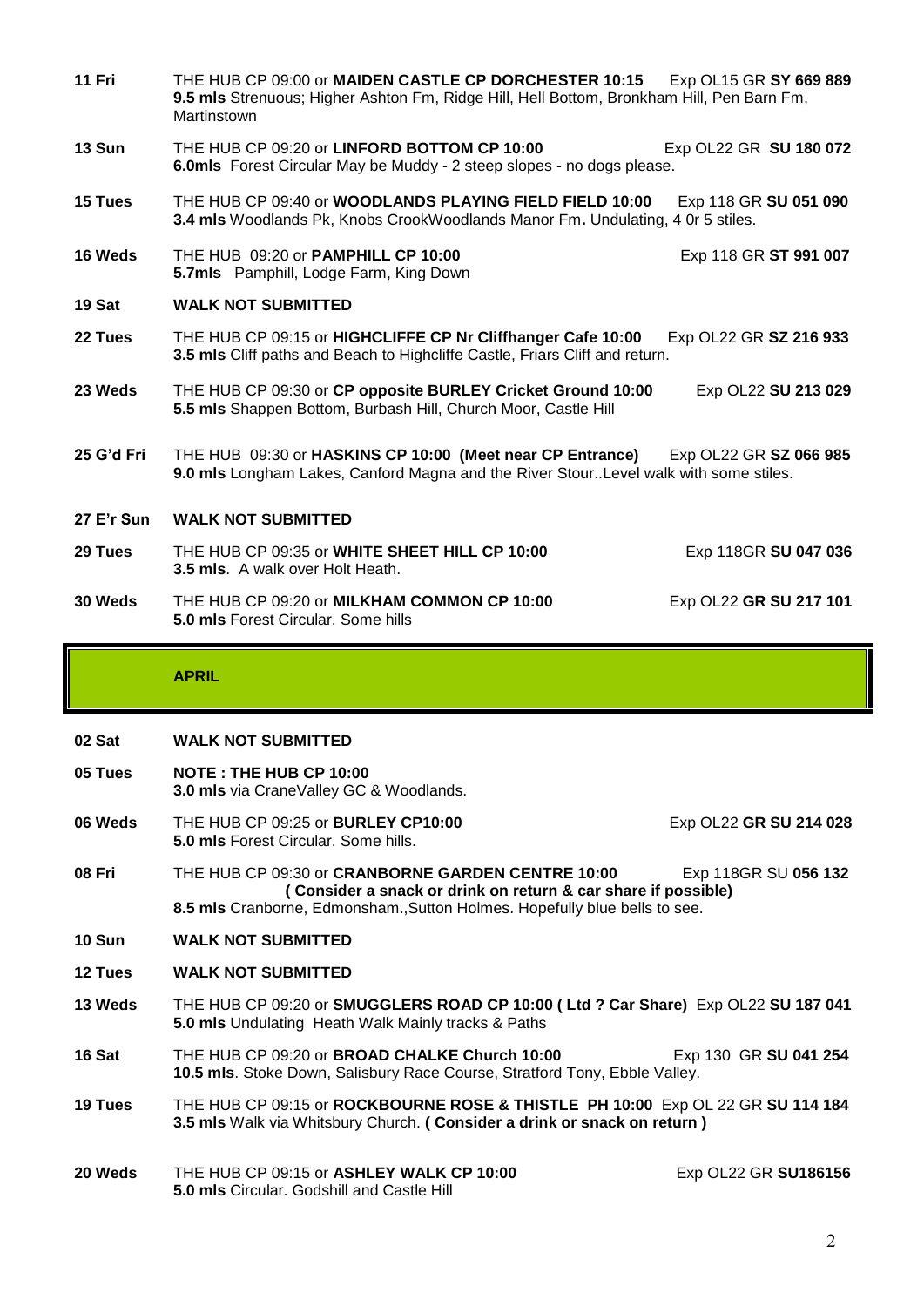| 22 Fri        | HUB CP 9.15 or <b>WIN GREEN 10:00.</b><br><b>10.0 mls</b> Berwick St John, Whitesheet Hill. Strenuous & some styles.                                                                    | Exp 118 GR ST206 925   |
|---------------|-----------------------------------------------------------------------------------------------------------------------------------------------------------------------------------------|------------------------|
| <b>24 Sun</b> | THE HUB CP 09:00 or WORTH MATRAVERS CP 10:15<br>6.5 mls Strenuous: Via Quarry and St Adhelms Head to Square & Compass for Pie & Pint.                                                   | Exp OL15 GR SY 974 776 |
| 26 Tues       | THE HUB CP 09:30 or CRANBORNE GARDEN CENTRE 10:00<br>(Consider a snack or drink on return & car share if possible)<br>3.5 mls. Cranborne Estate Could be muddy                          | Exp 118GR SU 056 132   |
| 27 Weds       | THE HUB CP 09:15 or LANGTON ARMS, TARRANT MONKTON 10:00 Exp 118 GR ST 944 088<br>(Consider a Coffee or Drink on return)<br>5.0 mls Common Drove, Chetterwood, Horse Down, Turner's Lane |                        |
| 30 Sat        | THE HUB 09:00 or SANDFORD ROAD WAREHAM 10:00<br><b>10.0mls</b> Wareham Forest Circular Undulating heathland probably muddy in parts.                                                    | Exp OL15 GR SY 922 885 |

#### **MAY**

- **03 Tues** THE HUB CP 09:20 or GARSTON/PRIBDEAN WOOD CP 10:00 Exp 118 GR SU 003 195 **3.0 mls** Upwood, Deanland, Newtown, Shermal Gate Undulating woods and fields.
- **04 Weds WALK NOT SUBMITTED**
- **06 Fri NOTE Early Start** THE HUB **08:40 or TOLPUDDLE 09:40** Exp OL 15 GR **SY 795 944** Park on Main Road, east of The Martyrs Inn and near Orchard Meadow bus stop. **Take 09:50 Damory bus 187 to Dorchester.** Remember your Bus Pass and/or Cash. **9.5 mls** Linear walk via Stinsford, Hardy's Cottage & Puddletown.
- **08 Sun** THE HUB CP 09:15 or **WHITEFIELD MOOR CP 10:00** Exp OL22 GR **SU 284 026 6.6 mls** South Weirs, Backhamsley Hill, Wilverley
- **10 Tues** THE HUB CP 09:20 or **PAMPHILL CP 10:00** Exp 118 GR **ST 991 007 3.5mls**. Abbots Street Copse, Riverside walk.
- **11 Weds** THE HUB 09:15 or **UPTON HOUSE Main CP 10:00** Exp OL15 GR **SY 992 929 5.0 mls** Circuit of Holes Bay following waterside (Tide allowing), over new bridge & back north side metalled path.
- **14 Sat** THE HUB CP 08:50 or **ABBOTSBURY CP 10:15** Exp OL 15 GR **SY 578 852 8.5 mls** Chesil Beach, West Bexington, Wears Hill
- **17 Tues NOTE : EBBLAKE CP 10:00** Exp OL22 GR **SU 108 077 3.0 mls** Circular forest walk in Ringwood Forest and Moors Valley Park. Tracks and paths, no stiles. Could be muddy.
- **18 Weds** THE HUB CP 09:20 or **COY POND BOURNEMOUTH 10:00** Exp OL22 **SZ 067 923 5.7 mls** Bournemouth Gardens, Seafront, Branksome Chine. Some road walking.
- **20 Fri** THE HUB CP 09:20 or **GARSTON/PRIBDEAN WOOD CP 10:00** Exp 118 GR **SU 003 195 9.6 mls** Garston Wood, Middle Chase Farm, Cow Down Hill, Ox Drove, The Hut, Roman Road, Cobley, West Woodyates Manor. Lanes and tracks. Could be muddy.
- **22 Sun** THE HUB CP 09:00 or **TOP CP ABOVE RINGSTEAD BAY 10:15** Exp OL 15 GR **SY 758 824 7.5 mls** Moderate walk to Smugglers Inn Osmington Millsand returmn via White Nothe
- **24 Tues** THE HUB 0920 or **MARTIN DOWN CP 10:00**. Exp 118 GR **SU 037 201 3.5 mls**.. Bockerley Ditch Jubilee Trail
- **25 Weds** THE HUB CP 09:15 or **LONGSLADE VIEW CP 10:00** Exp OL22 GR **SZ 279 999 5.6 mls** Wilverley Plain, Wootton Bridge, Set Thorns